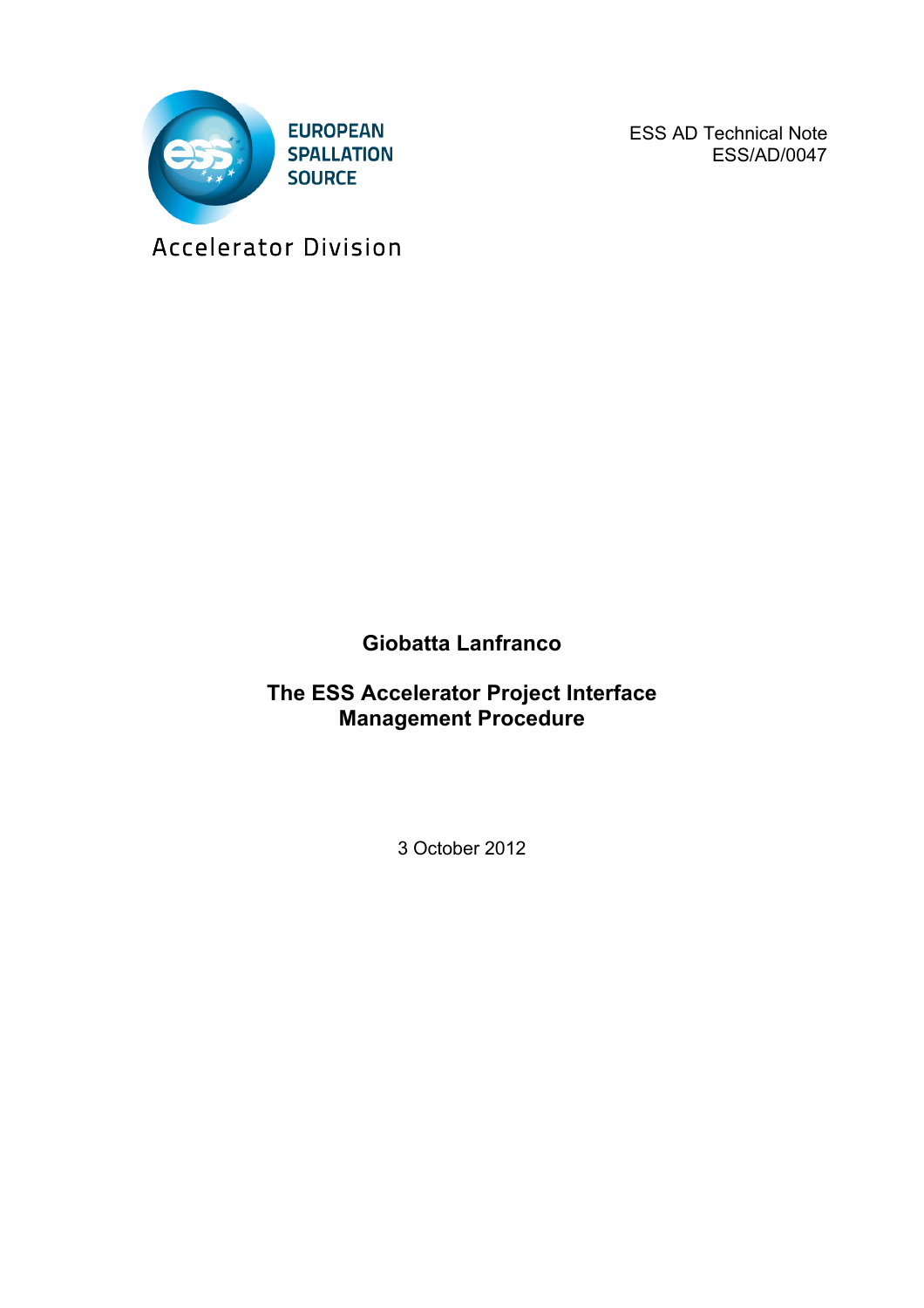# The ESS accelerator project interface management procedure

|                  | <b>Name</b>                     | <b>Affiliation</b> |
|------------------|---------------------------------|--------------------|
| <b>Author</b>    | Giobatta Lanfranco              | ESS. AD            |
| <b>Reviewers</b> | David McGinnis, Anders Sunesson | ESS. AD            |
| Approver         | Mats Lindroos                   | ESS. AD            |

#### **Distribution list**:

- M. Lindroos, AD
- S. Gysin, AD
- H. Danared, AD
- C.Darve, AD
- W. Hees, AD
- A. Jansson, AD
- D. McGinnis, AD
- S.Molloy, AD
- P.Ladd, AD
- A.Ponton, AD
- A. Sunesson, AD
- G. Trahern, AD
- R. Miyamoto, AD
- J. Weisend, AD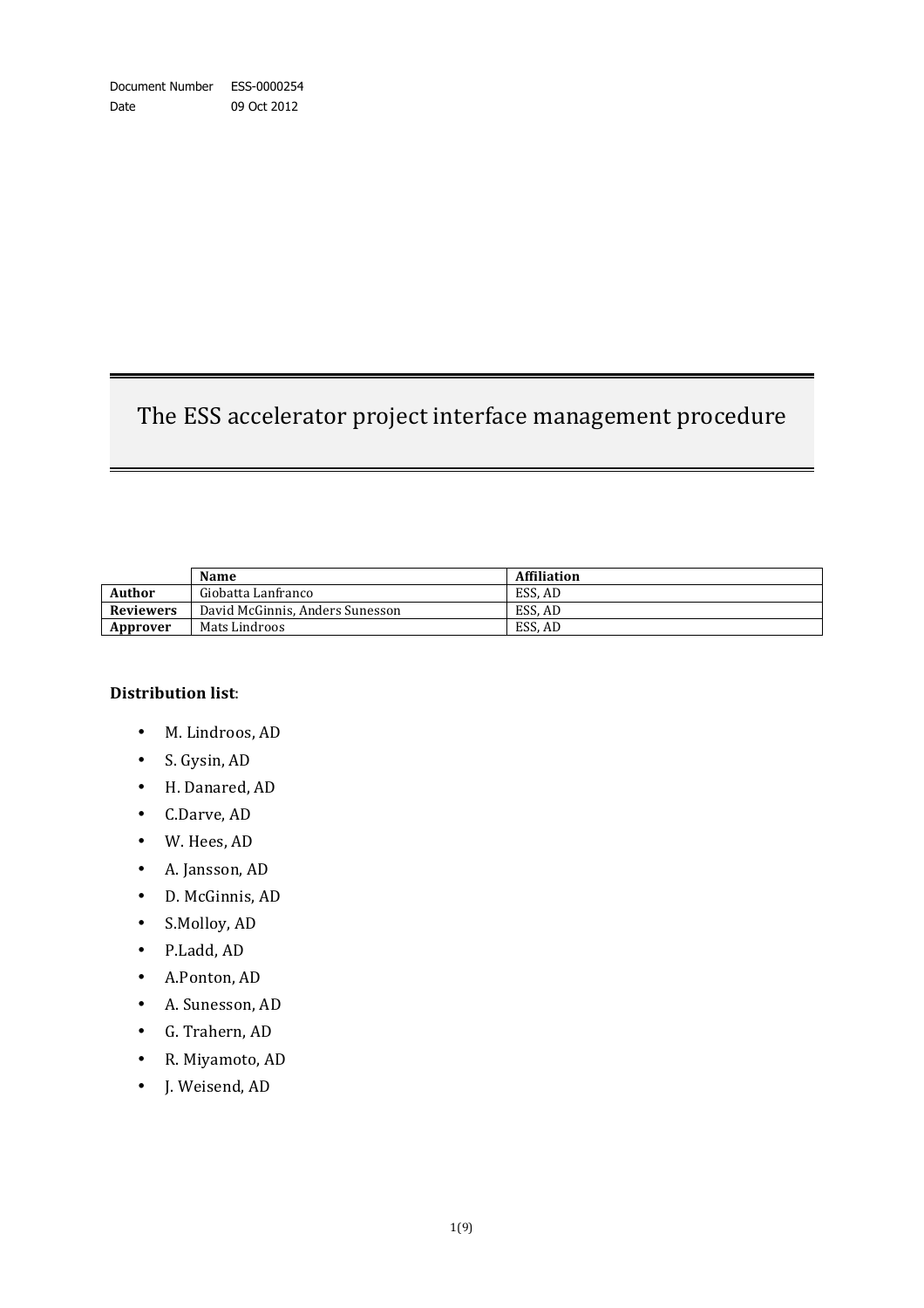Document Number ESS-0000254 Date 09 Oct 2012

### **Acronyms**

- AD accelerator division
- AP accelerator project
- ICD interface control documents
- IMP interface management procedure
- IR interface requirement
- IS interface sheet
- SEO system engineering officer
- SRR System responsible representatives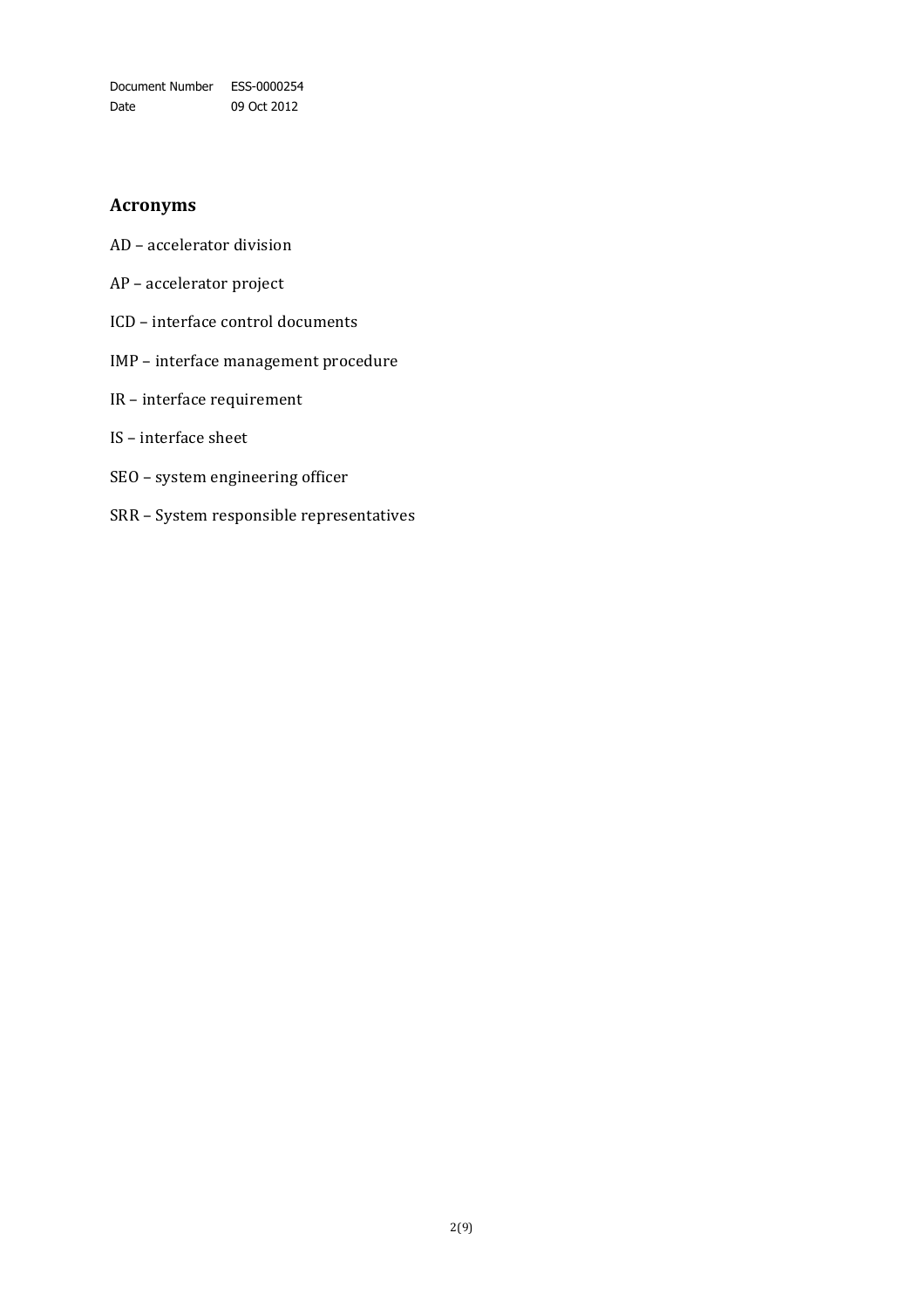## **Table of contents**

| 1.   |  |
|------|--|
| 2.   |  |
| 3.   |  |
| 4.   |  |
| 5.   |  |
| 5.1. |  |
| 5.2. |  |
| 5.3. |  |
| 6.   |  |
| 6.1. |  |
| 6.2. |  |
| 6.3. |  |
| 6.4. |  |
| 6.5. |  |
| 7.   |  |
| 7.1. |  |
| 7.2. |  |
| 8.   |  |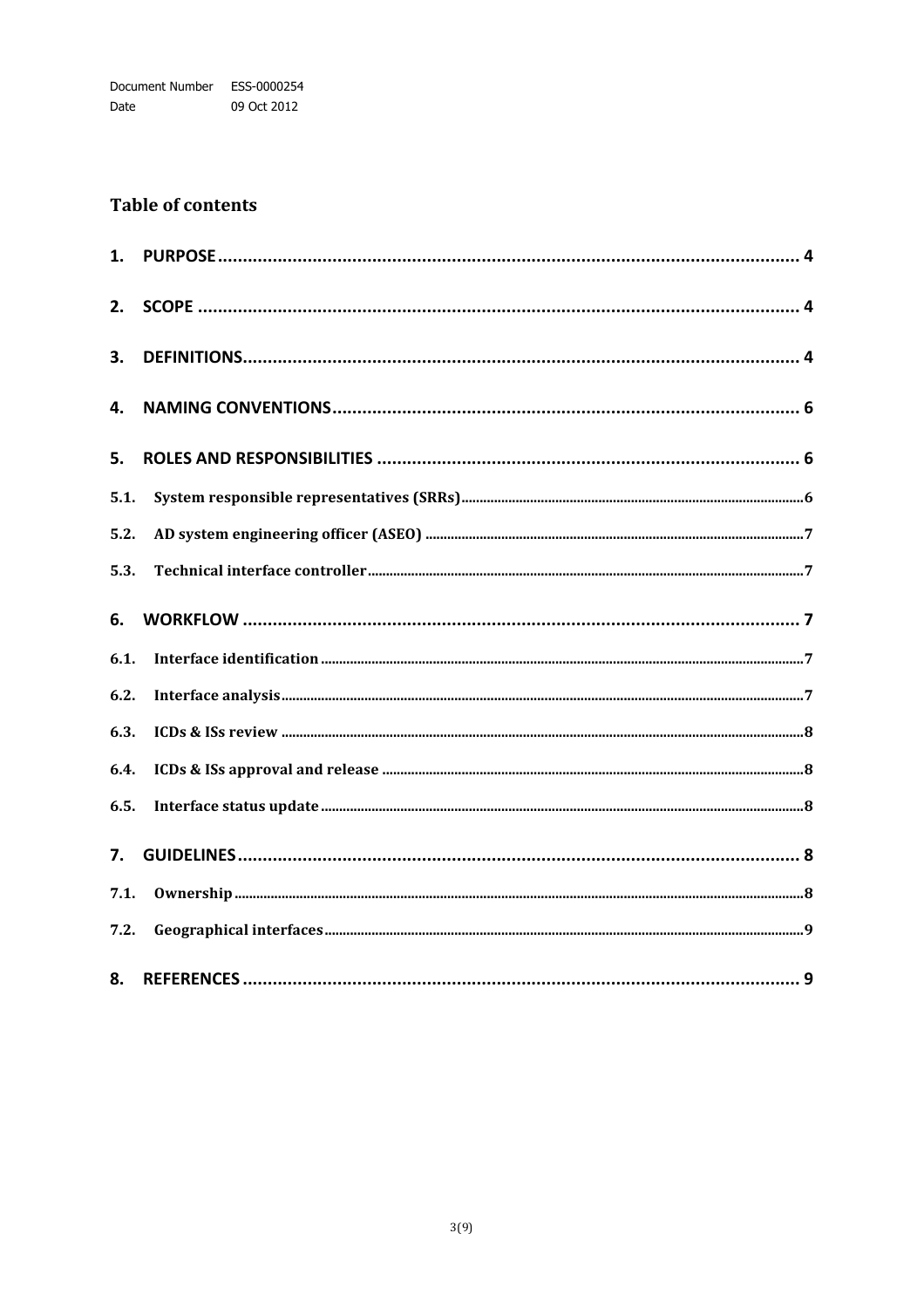#### **1. PURPOSE**

The present interface management procedure (IMP) defines the process according to which all interfaces associated with the design, procurement, installation and construction of the accelerator project are identified and managed.

#### **2. SCOPE**

This procedure applies to (see Figure 1):

- − Interfaces between pairs of systems.
- − Interfaces within a system.



Figure 1 – ICDs establishment between and within systems in the AD interface management procedure.

#### **3. DEFINITIONS**

- 3.1.1. **Product**: a component, a part or any PBS item at level 1, 2 or 3.
- 3.1.2. **System:** any product defined by a system requirement document.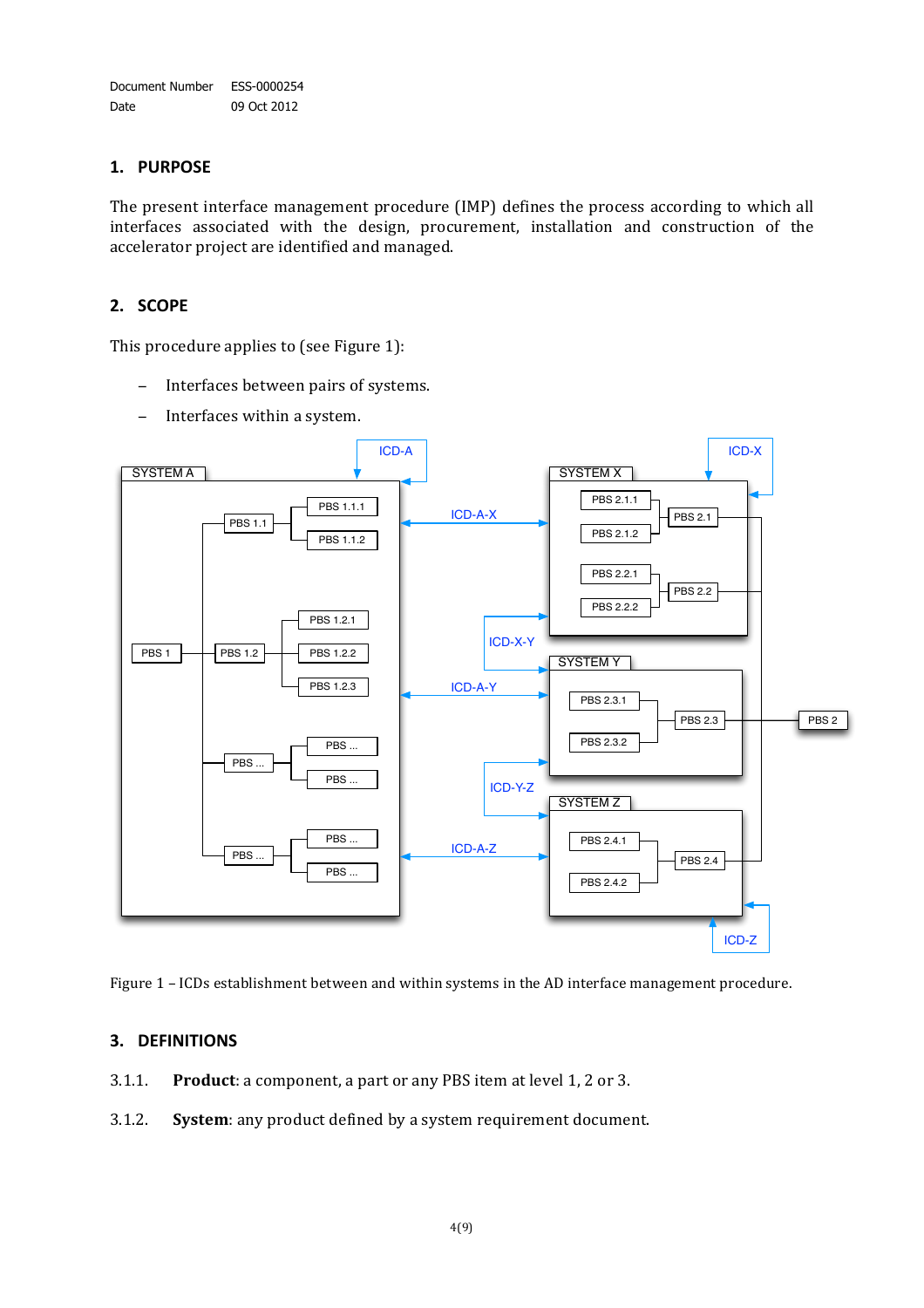- 3.1.3. **Service line**: a line supplying a service<sup>1</sup>.
- 3.1.4. **Interface**: the boundary shared between products synergistically operating. We can have:
	- a. Functional interface: an interface related to a specific function between products<sup>2</sup>.
	- b. Physical interface: an interface related to the physical boundary between products<sup>3</sup>.
	- c. **Service interface**: an interface between a service supplier and a client of the service supplier.
	- d. **Building interface**: an interface between a building and a product that does not belong to the building<sup>4</sup>.
- 3.1.5. **Interface requirement** (IR): a requirement on an interface. An interface requirement can he:
	- e. *A quantitative constraint*, consisting of the identification of the parameter plus the identification of the item to which the parameter applies plus the definition of the constraint<sup>5</sup>.
	- f. *A qualitative constraint:* consisting of the identification of the item to which it applies plus the definition of a constraint in statement form<sup>6</sup>.
	- g. *A reference to a constraint*: consisting of the identification of the item plus a link to an applicable standard or drawing (constraint document)<sup>7</sup>.
- 3.1.6. **Interface sheet** (IS): a set of interface requirements relevant to two interfacing products within a system or between two systems. An IS is a technical view. An IS need not be a textual document but it may be an (evolving) table.
- 3.1.7. **Interface control document** (ICD): a collection of ISs describing the interfaces for all interfacing products within a system or between two systems. An ICD is a management view. At most a single ICD shall exist per pair of interfacing systems or set of interfacing products within a system. An ICD need not be a textual document but it may be an (evolving) table. Figure 2 provides a graphical representation of the relationship between ICD. ISs and IRs.

**Geographical location**: in a building, a geographical location is defined by a room or by an area in a room. Outside a building, a geographical location is defined by an area at the ESS site (e.g. an underground gallery). Note. A product may have one or several geographical locations, for instance a pipe passing through several rooms.

!!!!!!!!!!!!!!!!!!!!!!!!!!!!!!!!!!!!!!!!!!!!!!!!!!!!!!!!!!!!

<sup>&</sup>lt;sup>1</sup> Example: electrical cables, water pipes or cryolines are service lines. <sup>2</sup> Example: an instrumentation device cooled by the cooling system has a functional interface with the cooling system.

Example: the boundary between a pump and the room in which it is installed (mounting points).

<sup>&</sup>lt;sup>4</sup> Example: interface between a penetration of a wall and the service lines that penetrate the wall through that penetration.<br><sup>5</sup> Example: The inlet temperature of the cooling water for the LWU quadrupoles is = 30 ± 2 <sup>o</sup>C.<br><sup>6</sup> Example: The {HEBT beam pipe connection} shall be achieved by {ConFlat type flanges}.

 $^7$  Example: The {support floor anchoring} shall follow the layout according to {ESS dwg. 1234567}.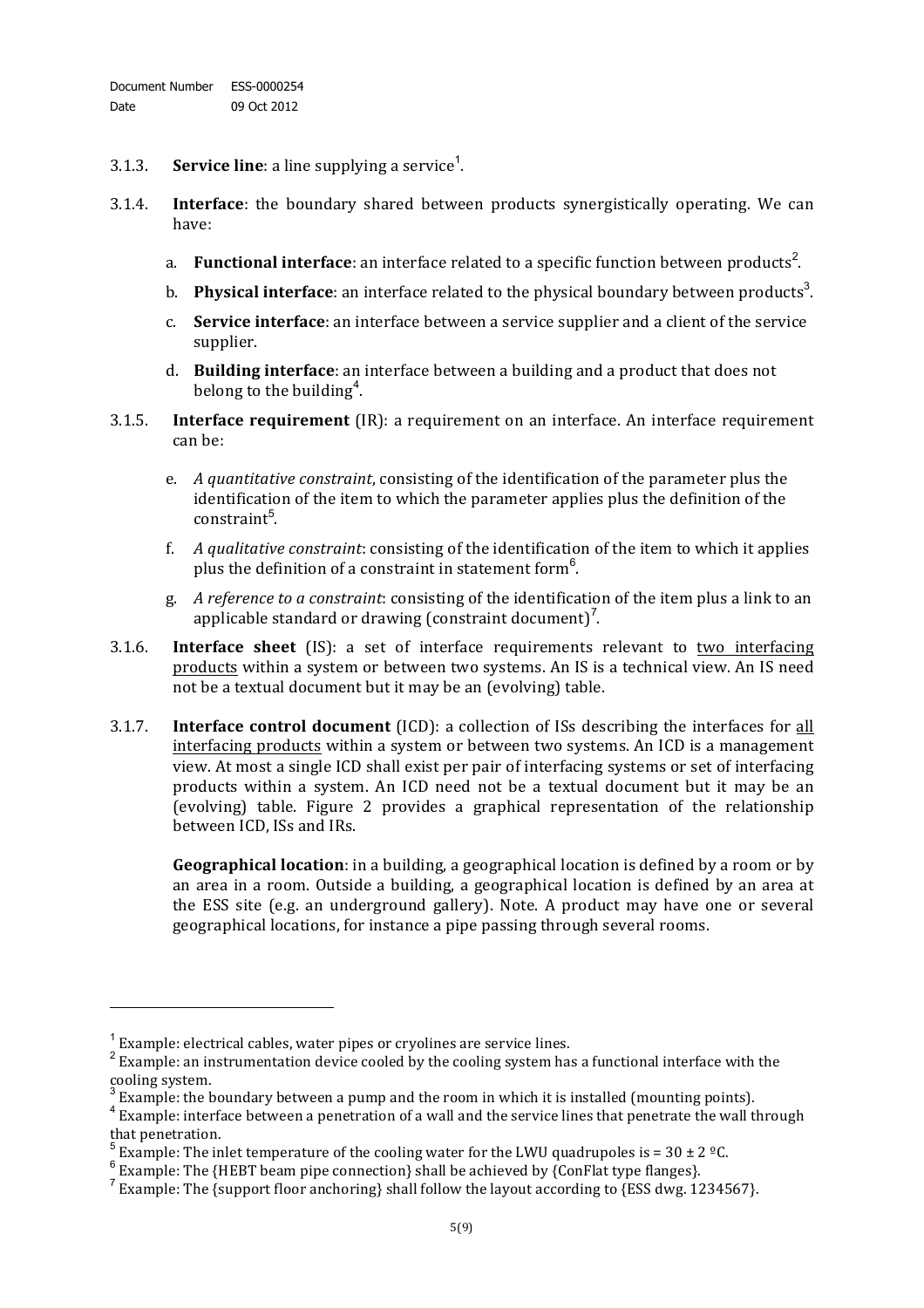

Figure 2 – Relation between ICD, ISs and IRs.

#### **4. NAMING)CONVENTIONS**

The ICD naming is as follows:

- − Between systems: ICD-system1-system2
- Within a system: ICD-system1

The IS naming is as follows:

− IS-product1-product2-###

Where ### is an incremental index assuming that it is necessary to specify more than one IS for the product $1$  – product $2$  interface.

Systems and products are named according to the naming convention in [2].

#### **5. ROLES AND RESPONSIBILITIES**

#### **5.1.** System responsible representatives (SRRs)

- 5.1.1. The system responsible representatives originate and author the ICDs and ISs (occasionally they may delegate authorship and/or assign co-authorship as appropriate).
- 5.1.2. After review by the AD system engineering officer (see §5.2) has taken place, SRRs are also responsible for approving and releasing the ICDs and ISs for their interfacing systems. They must also ensure compliance between the IRs and the applicable information of their system.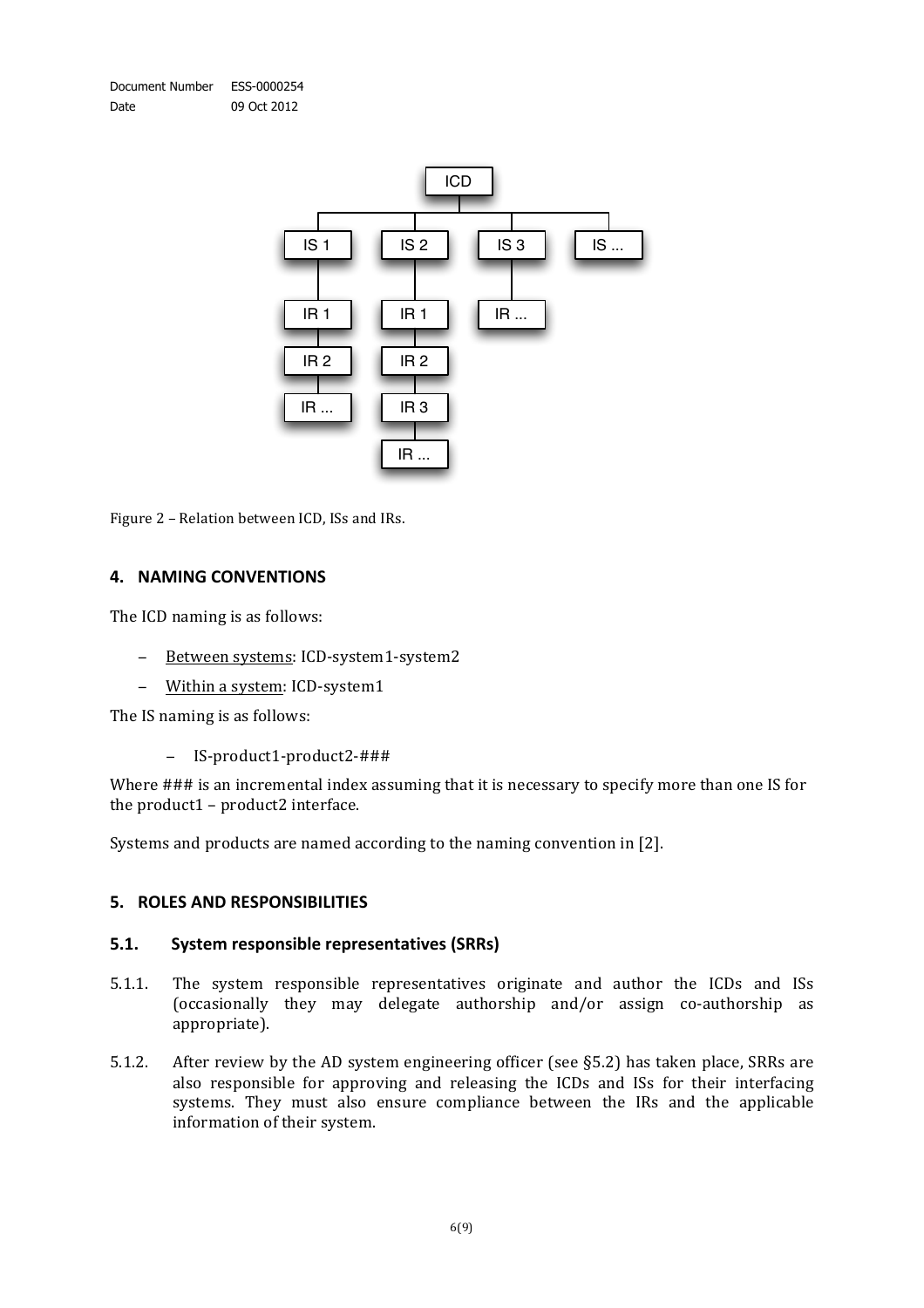#### **5.2. AD)system)engineering)officer (ASEO)**

5.2.1. The AD system engineering officer (SEO), together with one or more appointed technical interface controllers (see  $\S5.3$ ), review the ICDs and ISs related to accelerator project systems.

The AD SEO must also:

- 5.2.2. Provide guidance on the use of this interface management procedure.
- 5.2.3. Assess the compliance of the IS and ICDs with this interface management procedure.
- 5.2.4. Request authors to correct their ISs and ICDs if needed.
- 5.2.5. Identify any conflict between authors regarding the preparation of ICDs and ISs and, if any, provide support to the authors for the resolution of such conflict.
- 5.2.6. Make sure the released ICDs are updated into the configuration baseline.

#### **5.3. Technical interface)controller**

Technical interface controllers assess the ICDs and ISs technical content and verify the IRs compliance with design integration constraints.

#### **6. WORKFLOW**

The interface management workflow is shown in Figure 3 and its steps are clarified in the following  $\S$ § 6.1 - 6.5.

#### **6.1. Interface)identification**

For each potential interface between their system and another system, each SRR shall identify whether an interface exists, and if it does, define at least one ICD.

#### **6.2. Interface)analysis**

Each SRR shall

- − List the constituent ISs that the interface shall be divided into.
- − For each IS within the ICD, define the IRs.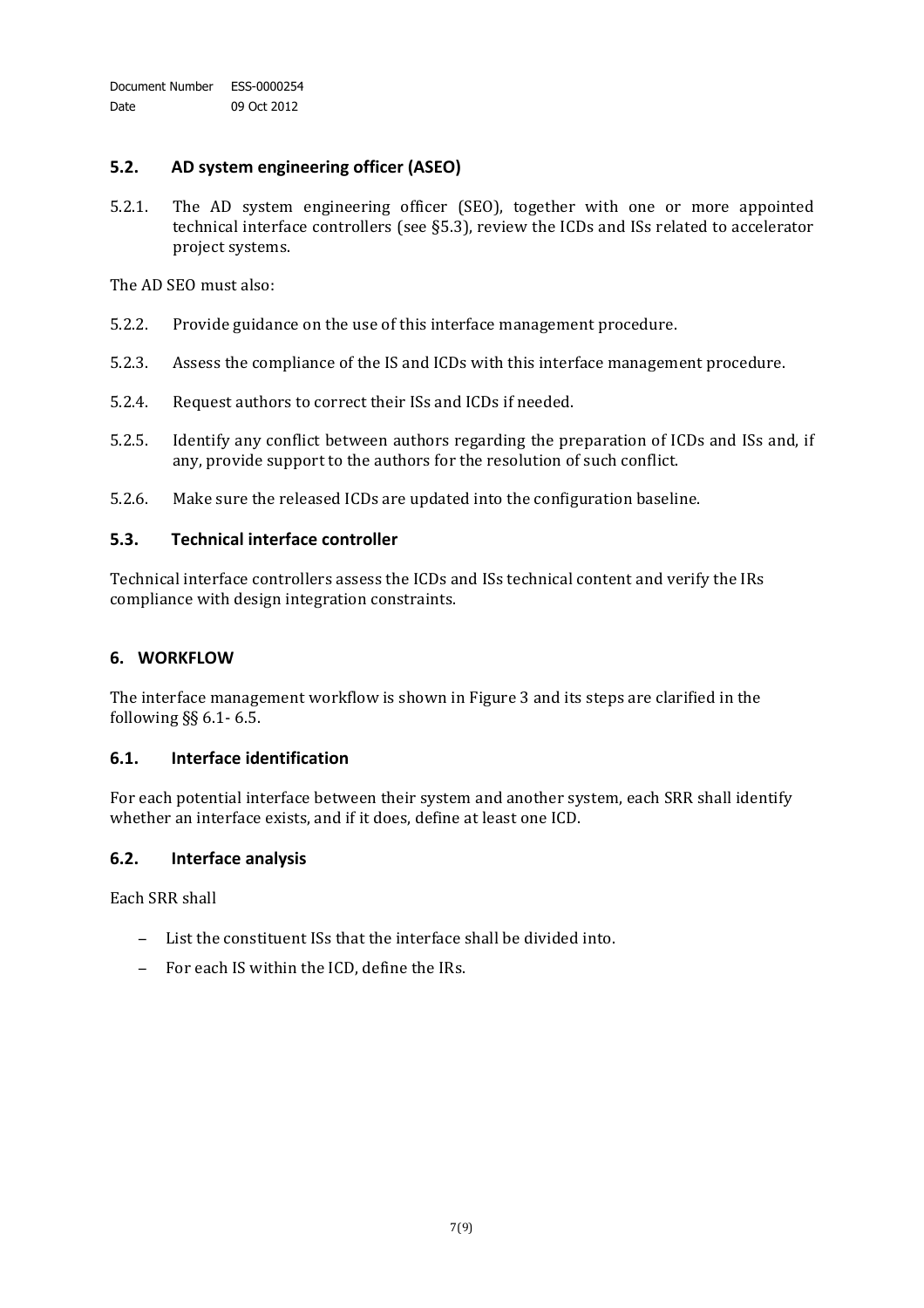



Figure 3 – AD interface management workflow

#### **6.3. ICDs)&)ISs)review**

The AD SEO and technical interface controllers perform ICDs and ISs review (see §5.2).

#### **6.4. ICDs)&)ISs)approval and release**

Both SRRs approve the reviewed ICDs and ISs. The ICDs are then released into the project baseline. ICDs released in the project baseline are under revision control according to the configuration management plan and cannot be modified without a project change request.

#### **6.5. Interface status update**

The SRR shall, for each IS of each ICD of his system, keep track of the evolution of the interfacing systems and update accordingly the existing IRs, issuing if necessary a project change request and following the applicable steps outlined in Figure 3.

#### **7. GUIDELINES**

#### **7.1. Ownership**

- 7.1.1. When a product is a service line (supplier) connected to another product (consumer), unless formally defined otherwise, the service line and its end connector belongs to the service line supplier and the socket in which the connector is plugged belongs to the consumer.
- 7.1.2. A penetration in a wall belongs to the building (or room) to which the wall belongs. A service line penetrating a wall belongs to the service line supplier.